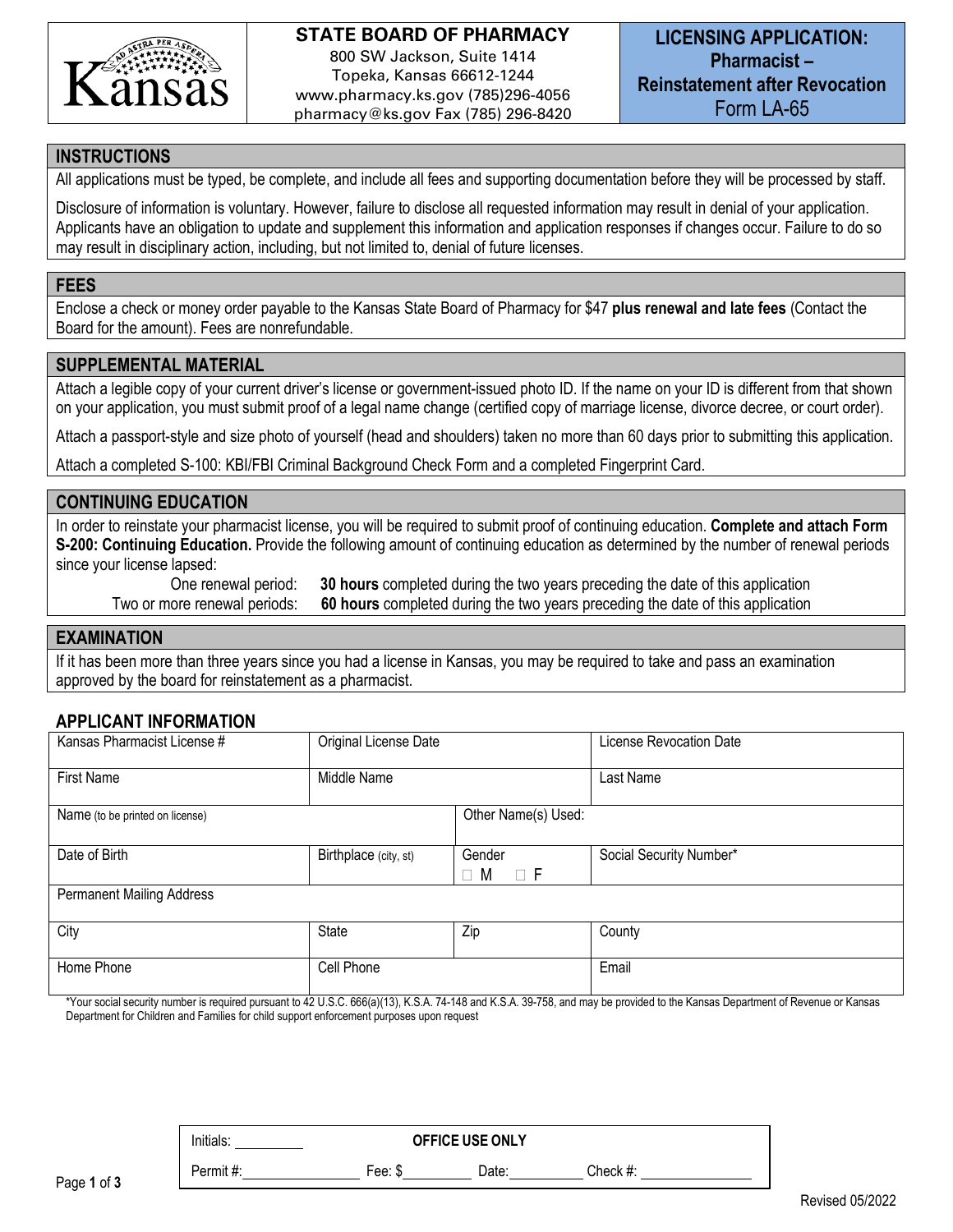

## **STATE BOARD OF PHARMACY**

800 SW Jackson, Suite 1414 Topeka, Kansas 66612-1244 www.pharmacy.ks.gov (785)296-4056 pharmacy@ks.gov Fax (785) 296-8420

| Yesl<br>INo. | Are you a member of the military or a military spouse requesting expedited review?<br>If yes, please check one of the following and provide the requested documentation with the application:<br>Current military servicemember - military ID                                                                                                                                                                                                                                                                                                                                                                                                                                                                                                                                                                                                                                              |
|--------------|--------------------------------------------------------------------------------------------------------------------------------------------------------------------------------------------------------------------------------------------------------------------------------------------------------------------------------------------------------------------------------------------------------------------------------------------------------------------------------------------------------------------------------------------------------------------------------------------------------------------------------------------------------------------------------------------------------------------------------------------------------------------------------------------------------------------------------------------------------------------------------------------|
|              | Military spouse - military spouse ID                                                                                                                                                                                                                                                                                                                                                                                                                                                                                                                                                                                                                                                                                                                                                                                                                                                       |
| Yes<br>No.   | Veteran with honorable discharge – military ID and DD-214<br>Are you a United States citizen?                                                                                                                                                                                                                                                                                                                                                                                                                                                                                                                                                                                                                                                                                                                                                                                              |
|              | If no, are you a: (check one)<br>0061 qualified alien as defined by 8 U.S.C. 1641                                                                                                                                                                                                                                                                                                                                                                                                                                                                                                                                                                                                                                                                                                                                                                                                          |
|              | a nonimmigrant under the Immigration and Nationality Act (8 USCA 1101 et seq.)                                                                                                                                                                                                                                                                                                                                                                                                                                                                                                                                                                                                                                                                                                                                                                                                             |
|              | an alien who is paroled into the United States under 8 USC 1182 (d)(5) for less than one year                                                                                                                                                                                                                                                                                                                                                                                                                                                                                                                                                                                                                                                                                                                                                                                              |
|              | other:                                                                                                                                                                                                                                                                                                                                                                                                                                                                                                                                                                                                                                                                                                                                                                                                                                                                                     |
| No<br>res    | Are you certified to administer immunizations?<br>If yes, attach a copy of your immunization certification.<br>When does your current CPR certification expire?                                                                                                                                                                                                                                                                                                                                                                                                                                                                                                                                                                                                                                                                                                                            |
| Yes<br>No    | Do you want to register for K-TRACS?<br>After you receive account information, you may begin requesting reports. Be sure to keep your password in a safe place and do<br>not share your login information with anyone. If you request registration, you are agreeing that all requests made pursuant to<br>approval of this registration will be used for legitimate purposes. All data obtained from K-TRACS should be treated as Protected<br>Health Information and handled in accordance with all federal and state laws regarding such. HIPAA and other privacy laws<br>affect the disclosure of any data that is obtained. Additionally, inappropriate access or disclosure of patient information received<br>from K-TRACS is a violation of state law, and may result in disciplinary action by the Board of Pharmacy, criminal charges and/or<br>revocation of access privileges. |

## **EMPLOYMENT HISTORY**

If you have practiced pharmacy since your Kansas license lapsed, name in consecutive order your pharmacy related employment, addresses, and dates of employment. Attach additional pages as needed.

| . .<br><b>Employer</b> | <b>Address</b> | Dates of Employment (MM/YYYY) |  |
|------------------------|----------------|-------------------------------|--|
|                        |                | From                          |  |
|                        |                |                               |  |
|                        |                |                               |  |
|                        |                |                               |  |

### **OTHER LICENSES**

Provide the state of licensure, date licensed, and whether by reciprocity or examination, and the license number. Please also send verification from each state Board of Pharmacy in the form of a certified letter stating your license is in good standing. Attach additional pages as needed.

| <b>State</b> | <b>Date Licensed</b> | <b>Reciprocity or Examination</b> | License # |
|--------------|----------------------|-----------------------------------|-----------|
|              |                      |                                   |           |
|              |                      |                                   |           |
|              |                      |                                   |           |
|              |                      |                                   |           |
|              |                      |                                   |           |
|              |                      |                                   |           |